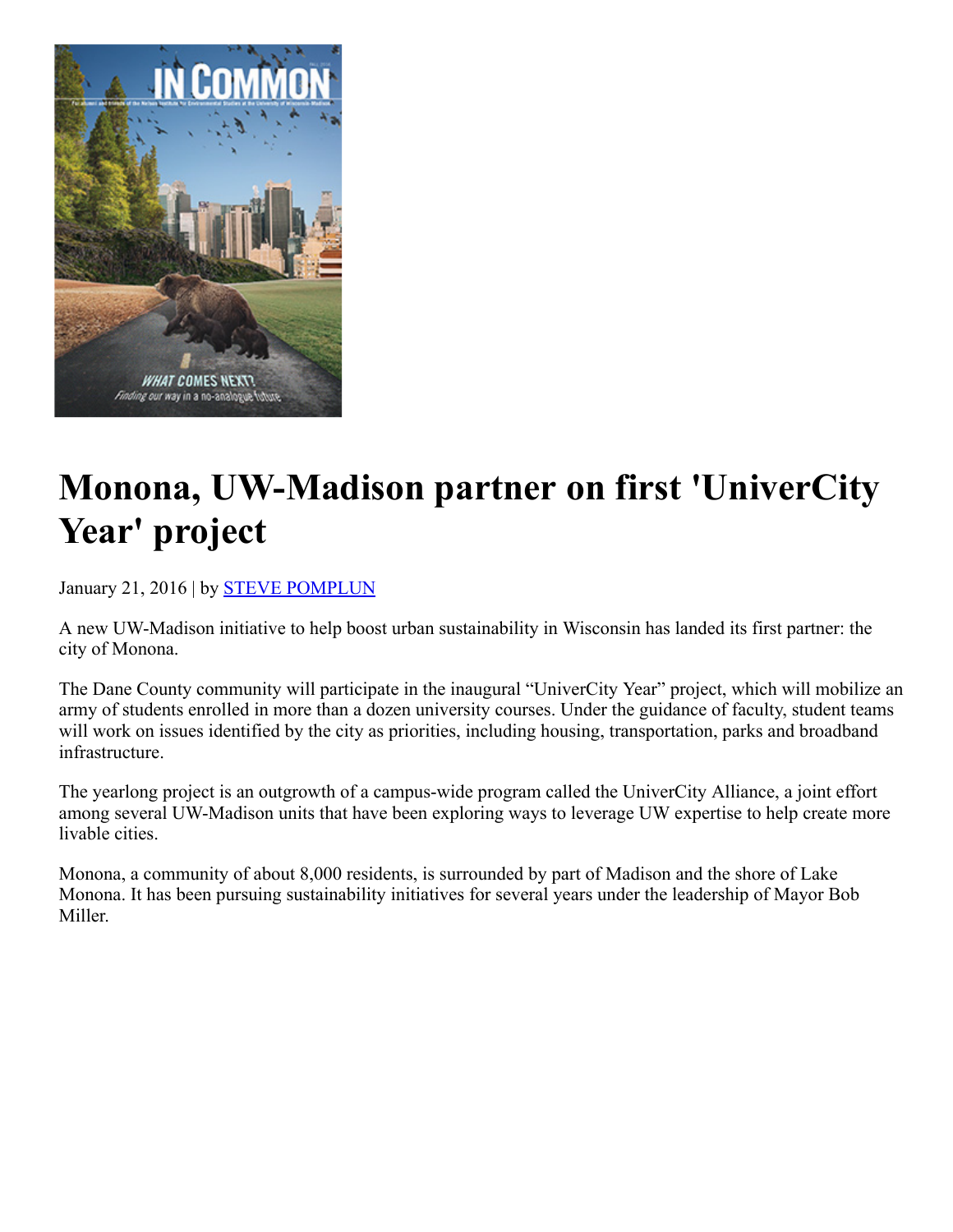"We've been trying to make Monona the best city we can," says Miller, who has issued environmental declarations throughout his tenure, focusing on water quality, transportation and other causes. The city has also undertaken the largest solar installation of any municipality in the state and has hosted several Nelson Institute for Environmental Studies [capstone](https://nelson.wisc.edu/undergraduate/capstone/index.php) courses to work on local projects.

"I perceive this partnership to be priceless for the coming year." Monona Mayor Bob Miller

That record of commitment appealed to Jason [Vargo,](https://nelson.wisc.edu/sage/people/profile.php?p=1546) an assistant scientist with the Nelson Institute and the Global Health Institute (GHI) at UW-Madison.

"I met Mayor Miller at a Rotary meeting in Madison, where I presented, with other members from GHI, about the livable cities initiative," says Vargo, the coordinator of the UniverCity Year project. "He mentioned that he would love to collaborate."

Vargo saw Monona as a great fit, since it's close to campus and small enough for a lowcost pilot project. He and Nelson Institute Director Paul Robbins made presentations to municipal leaders about the project's vision and potential. The city council then authorized up to \$50,000 to support the work of UW students and faculty members, in spite of a tight city budget.

"In my five years as mayor, this was the most difficult budget to put together," says Miller. "But I perceive this partnership to be priceless for the coming year, and the council approved it unanimously."

## Making connections

The [Morgridge](http://morgridge.wisc.edu/) Center for Public Service, which fosters campus-community partnerships involving UW-Madison students, is helping to match faculty and courses with the city's priorities.

"Our role is to listen to the needs of Monona and then carefully try to identify people on campus who might be interested in addressing them," says Morgridge Center Director Katherine Cramer. "Sometimes it's going to be students, sometimes it's going to be courses, and sometimes it's going to be staff and faculty who have an interest in that particular issue."

According to Monona officials, several projects are ready and waiting – areas of need that have outpaced the capacity of the small city staff.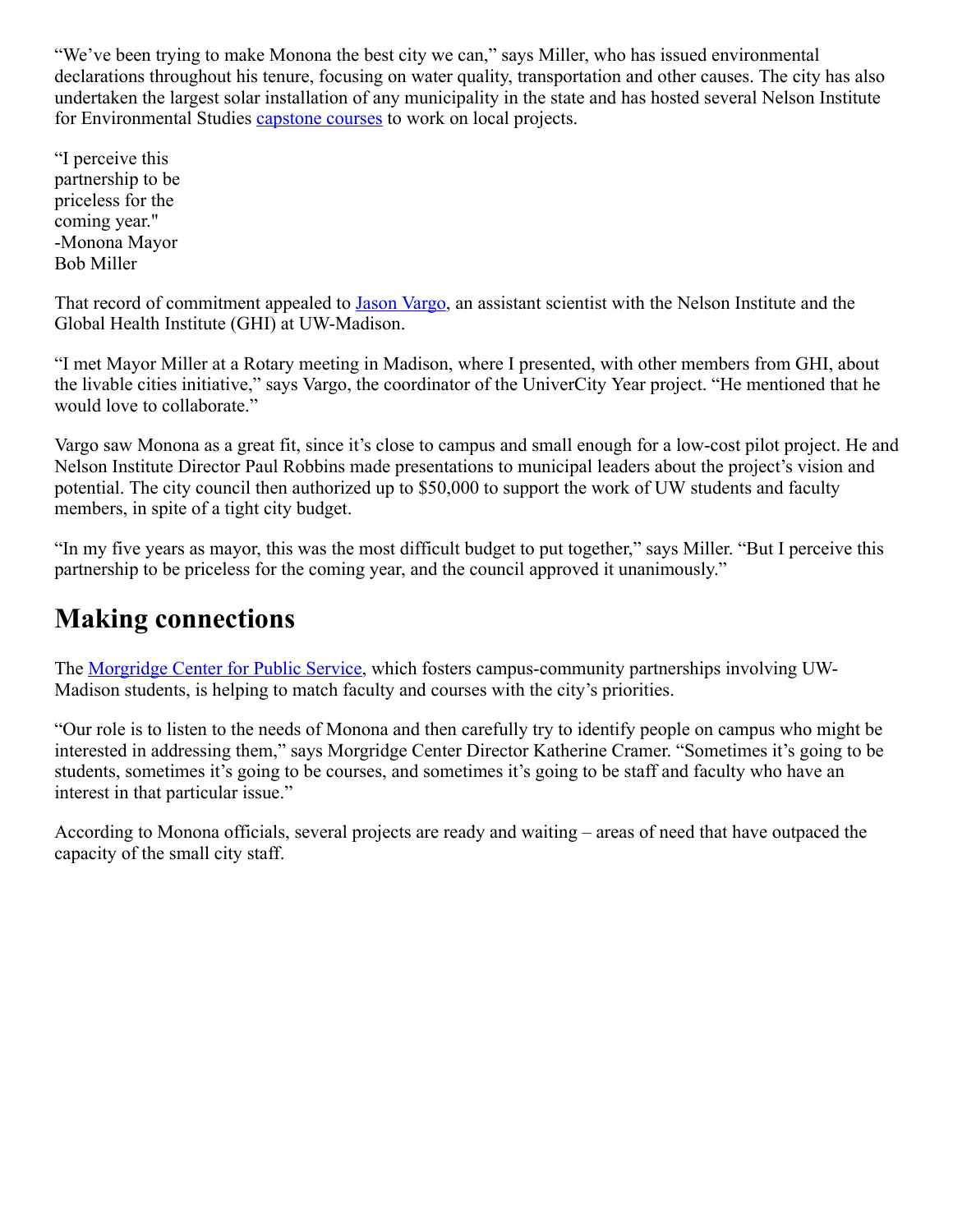

Jason Vargo, assistant scientist with the Nelson Institute and Global Health Institute, coordinates UniverCity Year.

"The city was able to pull from already identified projects that needed that extra nudge to move forward," explains Sonja Reichertz, city planner and economic development director. "These are often longer-term, more complex projects that are perfect for student work; the students can lay the groundwork by compiling key data or completing public input and participation processes in the beginning. Any project component left undone can still be carried out by city staff or consultants, while saving money overall."

So far, more than a dozen UW classes have been connected with the UniverCity Year project, mostly taking place in the fall and spring semesters of the 2016-2017 academic year. They include courses in urban and regional planning (URPL), soil science, landscape architecture, engineering, business, life sciences communication and several other disciplines, at both the undergraduate and graduate levels.

Vargo says each of those classes will tackle specific problems and tasks tied to the priorities identified by the city. At least one overview course will track the progress and effectiveness of the entire partnership.

"One class that will be doing this is URPL's fall workshop, led by Professor Ken Genskow," Vargo explains. "It's going to work to ensure collaboration, as well as think about how to evaluate results."

Other UW programs and classes may also help develop program metrics, including some through UW Extension and the School of Human Ecology.

## Listening sessions

Vargo plans to organize mid-semester community meetings that bring together students, community groups and professionals to discuss ideas and receive feedback.

"We hope these events will not only give Monona citizens a way to inform the work and provide students a realworld critique, but that they will also help explore the overlap of courses and projects to generate new ideas," says Vargo.

The outcomes from the partnership with Monona could also help other communities, not only in Wisconsin, but around the country. UW-Madison's UniverCity Alliance is part of a national university network called Educational Partnerships for Innovation in Communities (EPIC-N). Vargo, who serves on the organization's